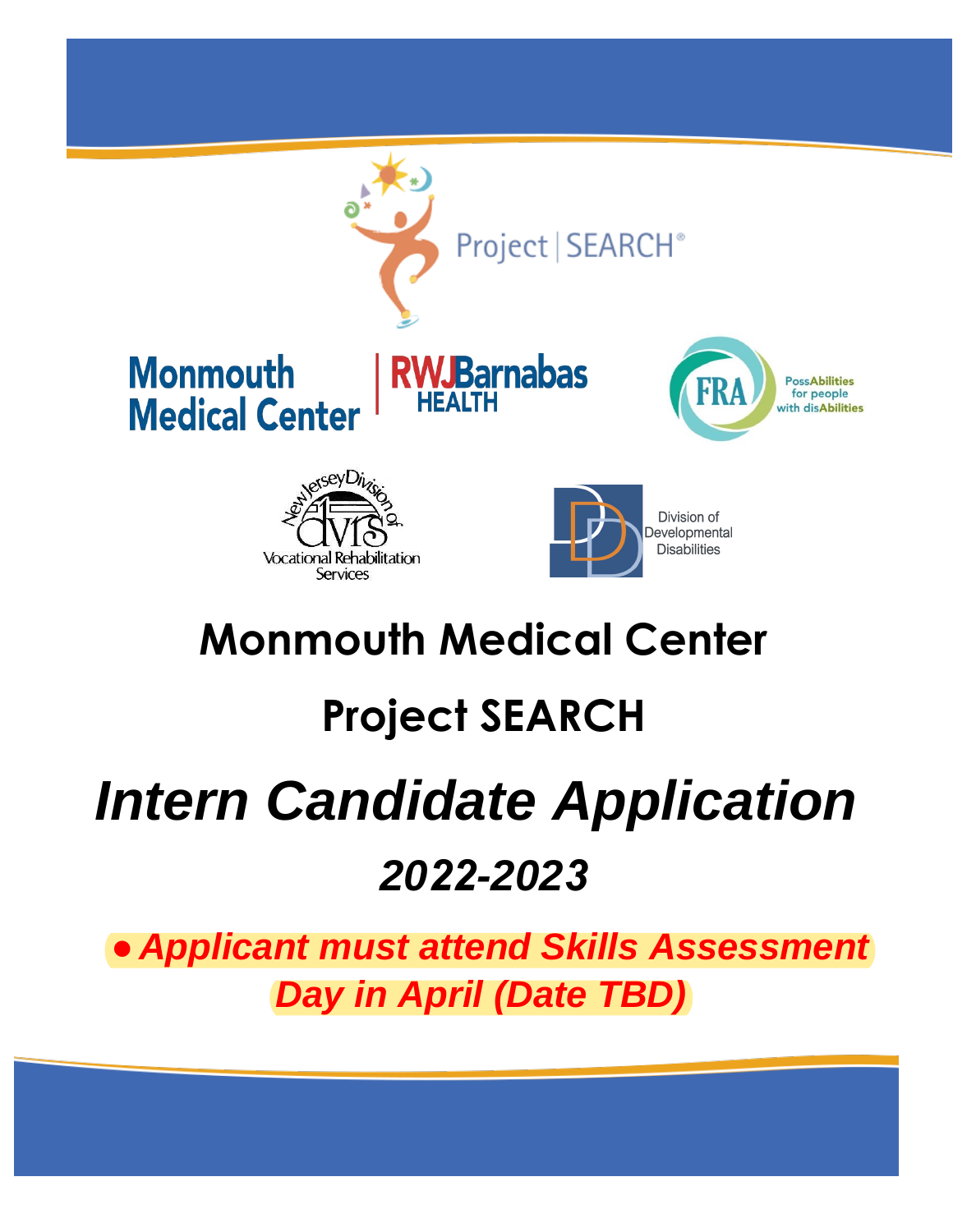#### **Purpose**

The purpose of this application packet is to outline the skill set of the Project SEARCH Intern Candidate. This application enables the Steering Committee, consisting of representatives from Monmouth Medical Center, NJ DVRS, NJ DDD and Family Resource Associates, Inc. to properly assess each Intern Candidate's skills, abilities, and background. A parent, Intern Candidate, counselor, school staff member, or employer may be contacted by the Steering Committee to gather additional information. Our final goal is to select Intern Candidates who will be successful in a Project SEARCH program and reach the outcome of competitive employment of at least 16 hours per week.

#### **Selection Process Guidelines**

1. Submit the completed application by **Wednesday, March 31, 2022** to:

**Phillip Duck Director of EmployAbility Family Resource Associates Inc. 210 Newman Springs Road East Red Bank, NJ 07701 employability@frainc.org** 

- 2. Completing this application does not guarantee placement.
- 3. The Steering Committee will only accept fully completed applications. Any incomplete application will be disregarded and the Intern Candidate will not be considered.
- 4. If accepted, an IEP will be developed with the IEP team for the 2022-2023 school year **(high school students only).**
- 5. If accepted, Intern Candidate must be able to pass a criminal background check and drug screen.
- 6. Intern Candidate must apply to Division of Vocational Rehabilitation Services (DVRS) and develop an Individual Plan for Employment (IPE).
- 7. Intern Candidate must apply to Division of Developmental Disabilities (DDD) for supports (if eligible).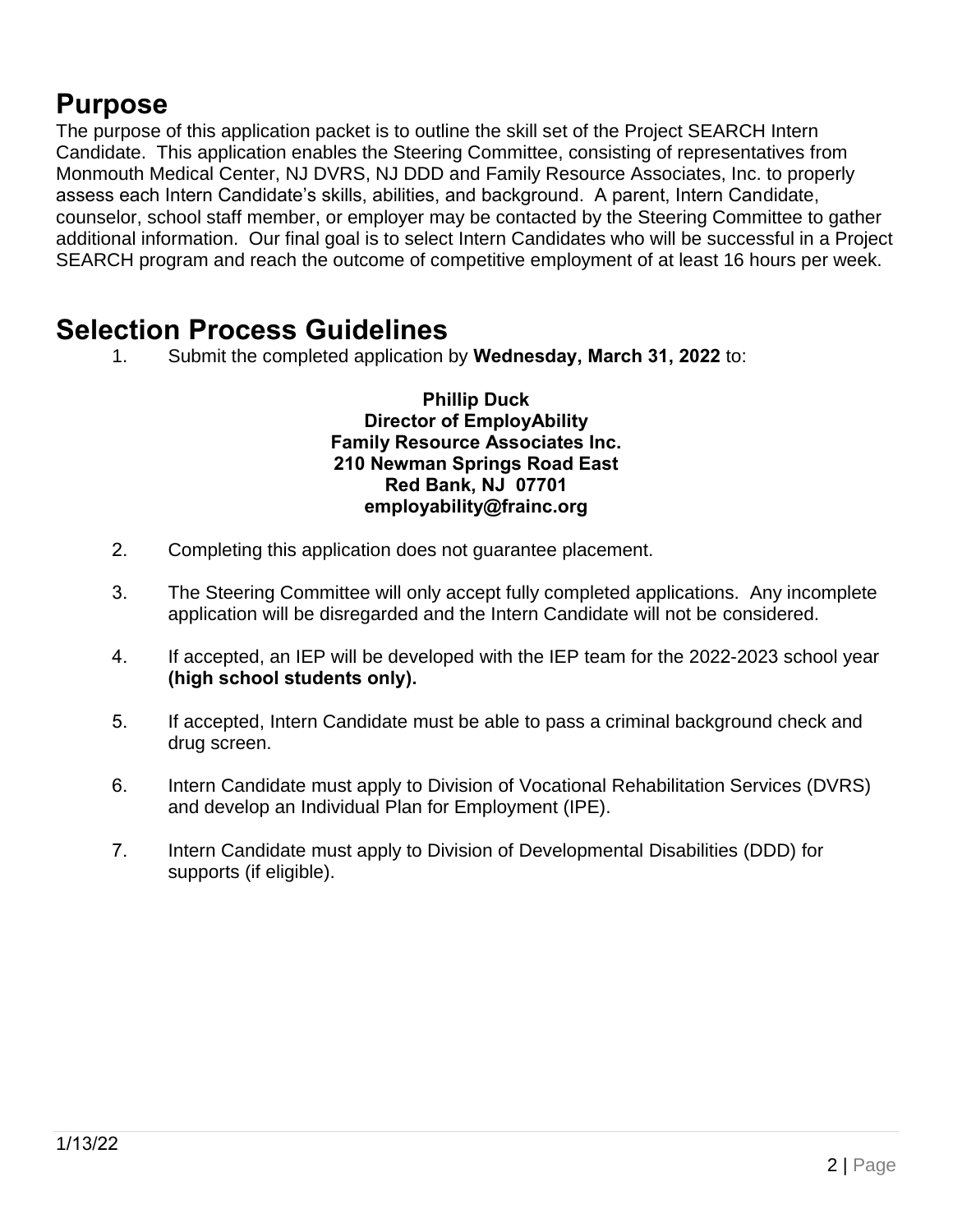## **Key Dates & Deadlines**

- 3/31/22 Applications Due (with required documents)
- **April 2022** (Date TBD) Skills Assessment Day
- **By 4/30/22** Letters of Acceptance Sent
- **August 2022** Orientation (may include Travel Training)
- **September 2022 -** Project SEARCH Begins at Monmouth Medical Center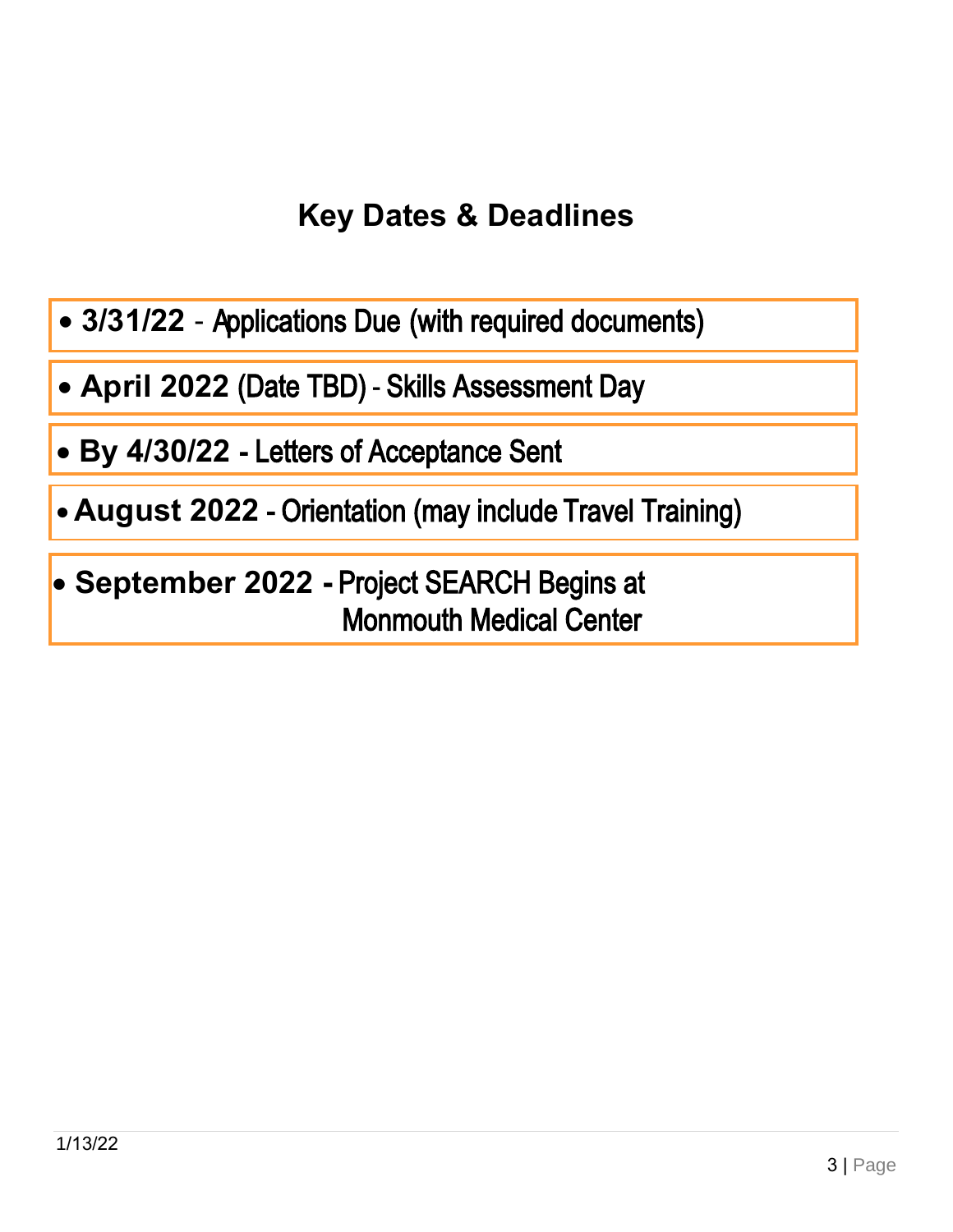#### **Project SEARCH Application at Monmouth Medical Center**

| <b>PERSONAL DATA</b>                                                     |                                                                               |                             |            |  |
|--------------------------------------------------------------------------|-------------------------------------------------------------------------------|-----------------------------|------------|--|
| Name: Last                                                               | First                                                                         | Middle                      |            |  |
| Address: Street                                                          | City                                                                          |                             | Zip        |  |
| Home Phone:                                                              | <b>Cell Phone:</b>                                                            | Email:                      |            |  |
| <b>School Currently Attending:</b>                                       |                                                                               |                             |            |  |
| Sending School District (if different from current school attending):    |                                                                               |                             |            |  |
|                                                                          |                                                                               |                             |            |  |
| Date of Birth:                                                           | Choose one (optional) $\Box$ Male $\Box$ Female $\Box$ Prefer not to disclose |                             |            |  |
| Parent/Guardian email:<br><b>Parent/Guardian Name:</b>                   |                                                                               |                             |            |  |
| <b>Address: Street</b>                                                   |                                                                               | City                        | <b>Zip</b> |  |
| <b>Parent/Guardian Cell Phone:</b><br><b>Parent/Guardian Home Phone:</b> |                                                                               |                             |            |  |
| <b>Parent/Guardian Name:</b>                                             | Parent/Guardian email:                                                        |                             |            |  |
| <b>Address: Street</b>                                                   |                                                                               | City                        | Zip        |  |
| Parent/Guardian Home Phone:                                              |                                                                               | Parent/Guardian Cell Phone: |            |  |
| Are you your own guardian? Yes/No If not, please list name and relation: |                                                                               |                             |            |  |

#### **Parent/Intern Candidate Information**

- 1. Universal Release: The student's educational/employment records concerning my son/daughter will be transferred from his or her school to Project SEARCH Partners (Monmouth Medical Center, Family Resource Associates, Inc.).
- 2. Equal Opportunity: Monmouth Medical Center Project SEARCH placement will be made without regard to race, color, age, sex, national origin, cultural or economic background, housing circumstances is entitled to equal opportunity for educational development.

| Intern Signature $\mathbf{X}$ |  | Date ! |  |
|-------------------------------|--|--------|--|
| Parent/Guardian Signature X   |  | Datel  |  |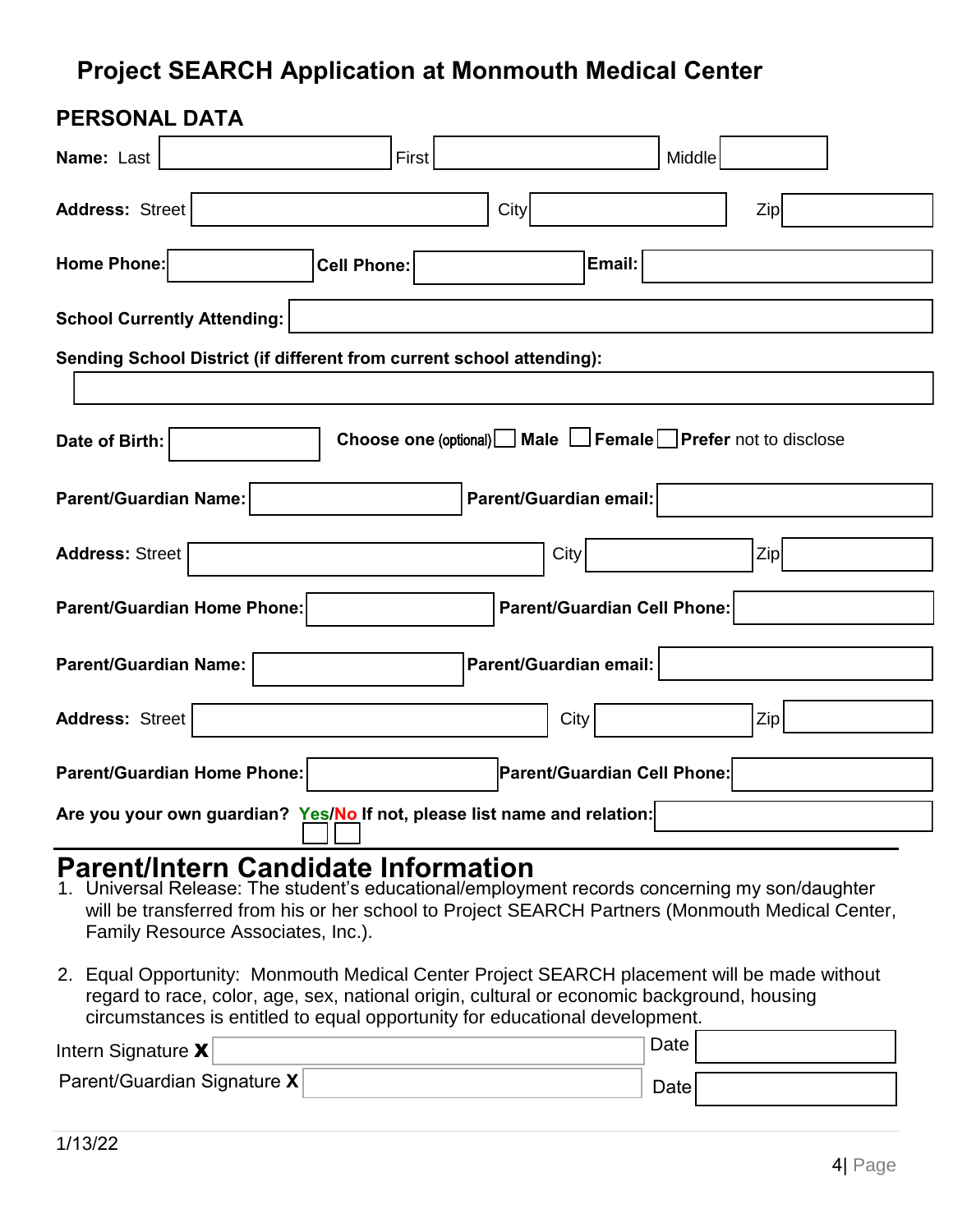#### **Background and Future Employment Preferences**

| What is your career of interest?                                                                                                                                               |                        |
|--------------------------------------------------------------------------------------------------------------------------------------------------------------------------------|------------------------|
| How do you want to be employed in the community upon the completion of Monmouth Medical Center Project<br><b>SEARCH?</b><br>Part-time (minimum 16 hours per week)<br>Full-time |                        |
| List jobs you do or have done in the school or in the community (paid or volunteer):                                                                                           |                        |
| Employer #1:                                                                                                                                                                   | Contact Number:        |
| <b>Supervisor's Name:</b><br><b>Job Duties:</b>                                                                                                                                | Paid<br><b>Unpaid</b>  |
| 1                                                                                                                                                                              |                        |
| 2.                                                                                                                                                                             |                        |
| 3.                                                                                                                                                                             |                        |
| 4.                                                                                                                                                                             |                        |
| Employer #2:                                                                                                                                                                   | <b>Contact Number:</b> |
| <b>Supervisor's Name:</b>                                                                                                                                                      | <b>Unpaid</b><br>Paid  |
| <b>Job Duties:</b>                                                                                                                                                             |                        |
| $\mathbf 1$                                                                                                                                                                    |                        |
| 2                                                                                                                                                                              |                        |
| 3.                                                                                                                                                                             |                        |
| 4.                                                                                                                                                                             |                        |

#### **Intern Candidate Response Question**

Why do you want to participate in Monmouth Medical Center Project SEARCH? (Complete in your own words and/or person assisting will write the responses in the intern candidate's own words)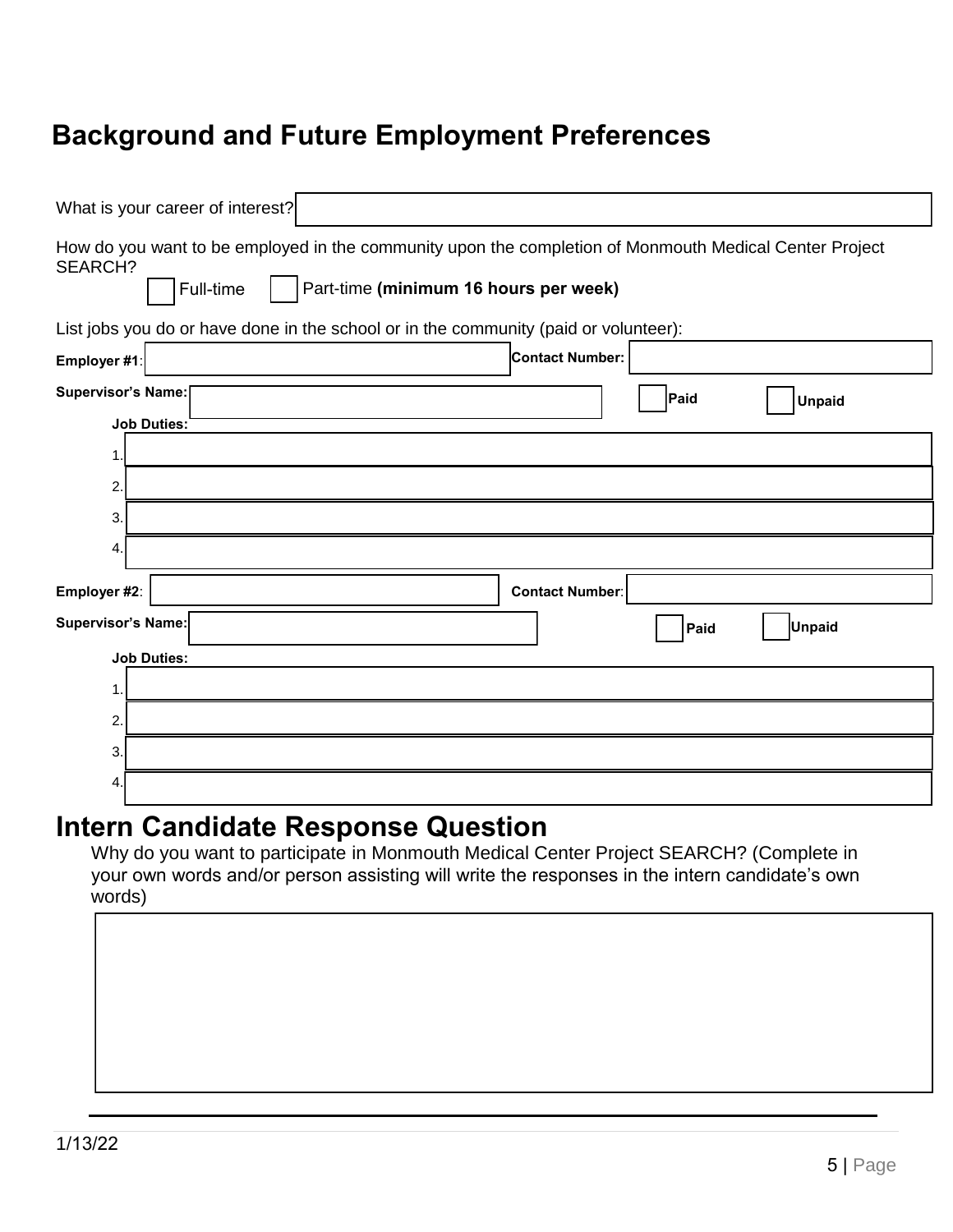#### **References**

List three references.

| <b>Personal Reference</b>               |                         |
|-----------------------------------------|-------------------------|
| Name                                    | Relationship to Student |
| <b>Phone Number</b>                     | Email Address           |
| <b>School Reference (if applicable)</b> |                         |
| Name                                    | <b>Title</b>            |
| Phone Number                            | Email Address           |
| <b>Other Reference</b>                  |                         |
| Name                                    | Title                   |
| Phone Number                            | Email Address           |
|                                         |                         |

#### **Transportation**

|                                                  | Indicate what transportation you will use to travel to program (e.g. Uber, Lyft, Access Link, drive |
|--------------------------------------------------|-----------------------------------------------------------------------------------------------------|
| yourself, family member, school transport, etc.) |                                                                                                     |

## **Division of Vocational Rehabilitation Services (DVRS)**

| 1. Have you met with Vocational Rehabilitation? Yes No             |        |
|--------------------------------------------------------------------|--------|
| 2. Do you have an open case with Vocational Rehabilitation? Yes No | $\Box$ |

3. If yes, who is your Vocational Rehabilitation counselor?

#### **Division of Developmental Disabilities (DDD)**

1. Do you have a budget with the Division of Developmental Disabilities? Yes No

#### 2. What are your tier level and the start of your budget year?

3. Who is your Support Coordinator and agency?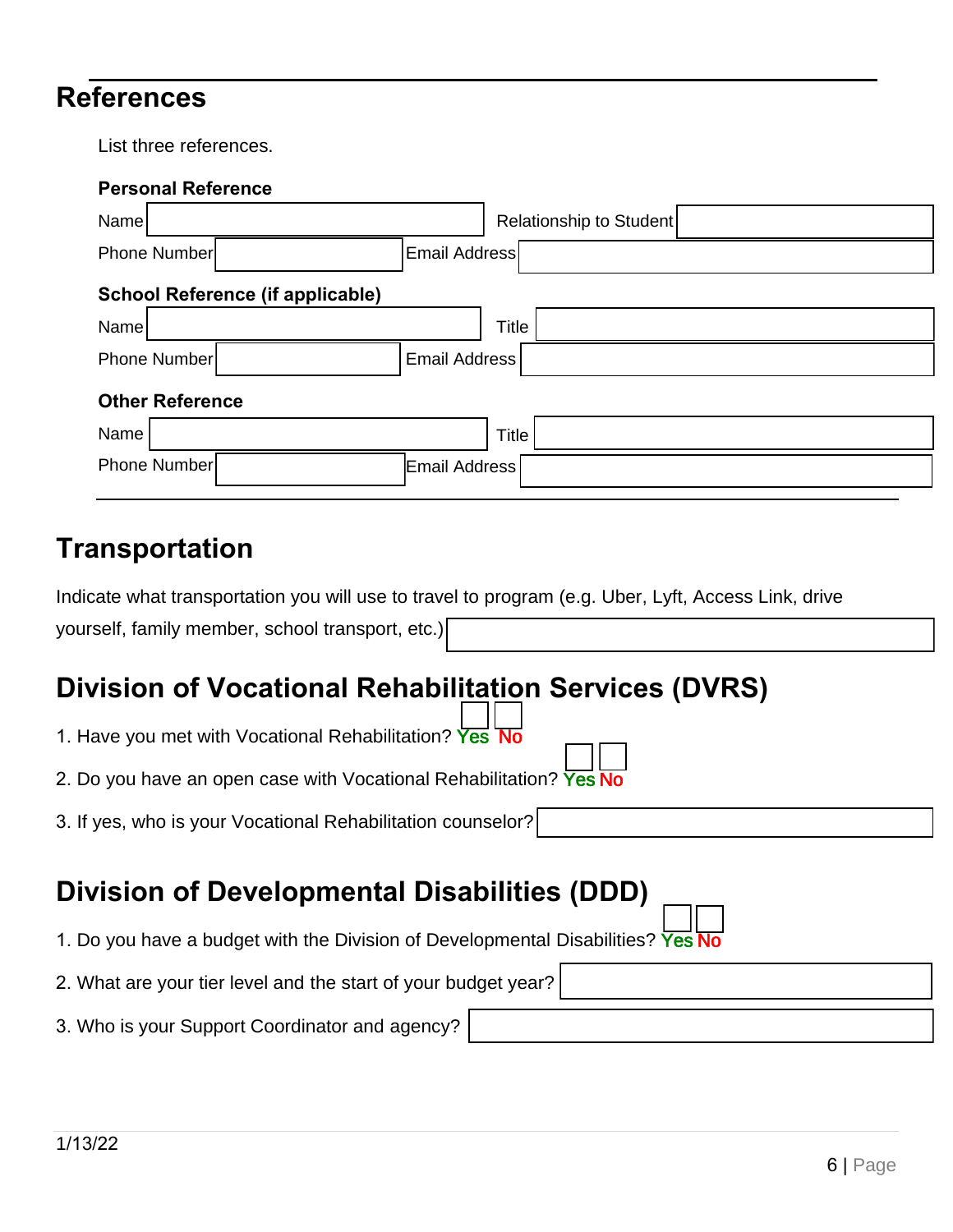1. Do you have plans to move from your school district or out of Monmouth County during or after the program year?  $\left| \right|$  Yes  $\left| \right|$  No

2. Have you applied or do you plan on applying to any summer camps, college programs, or other community work training programs?  $\begin{bmatrix} \text{Yes} \\ \text{No} \end{bmatrix}$  if so, please tell us which programs

3. There are some Project SEARCH commitments in August. Do you have any summer vacation

plans? If so, please provide the dates

**Check areas below in which you have challenges and require extra support (write any supporting comments in the box provided after each area):** *Parent, school staff, or support coordinator may assist you in completing this section. This provides us with valuable information that*  will help us to support the intern in the most effective and meaningful way. Your answers will **not** *result in any punitive response from our Steering Committee for our acceptance decisions.* 

| Mobility                           |
|------------------------------------|
|                                    |
|                                    |
| Reading                            |
|                                    |
|                                    |
| Attending to tasks/Distractibility |
|                                    |
|                                    |
| Speech/language                    |
|                                    |
|                                    |
| Hyperactivity                      |
|                                    |
|                                    |
|                                    |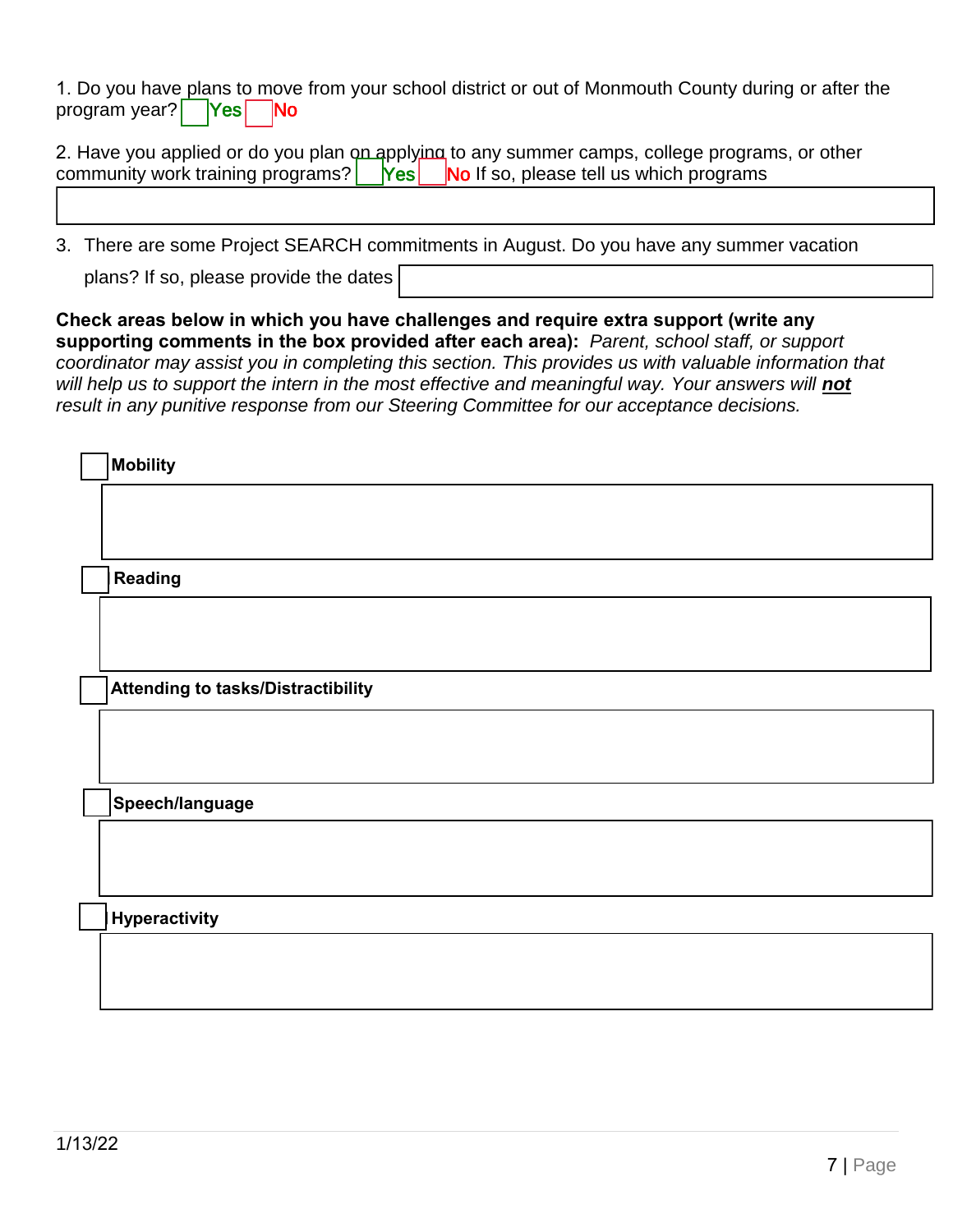|  | <b>Handling money</b> |  |
|--|-----------------------|--|
|--|-----------------------|--|

☐ **Thoughts of harming self or others**

☐ **Communicating/working with others**

☐ **Attendance (tardy/absent)**

☐ **Decision making**

☐ **Self-care**

☐ **Adjusting to new situations**

☐ **Work stamina (standing, stairs, lifting)**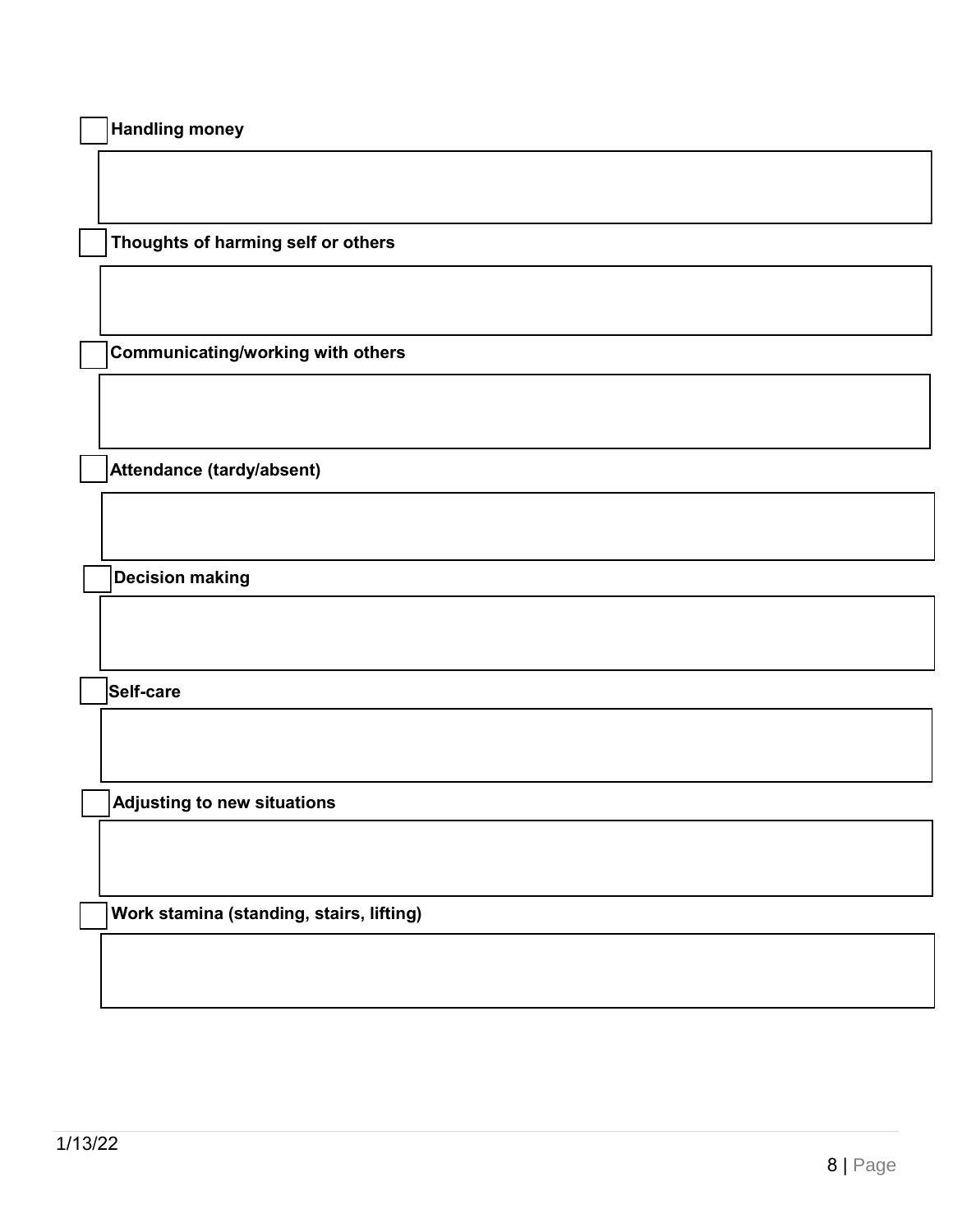| Hygiene and grooming |  |  |  |
|----------------------|--|--|--|
|                      |  |  |  |
| Other (Please note): |  |  |  |
|                      |  |  |  |
|                      |  |  |  |
|                      |  |  |  |
|                      |  |  |  |

## **Assistance**

The person assisting the student to complete this application is:

| Name                | <b>Title</b>         |      |  |
|---------------------|----------------------|------|--|
| Organization        |                      |      |  |
| <b>Phone Number</b> | <b>Email Address</b> |      |  |
| Signature X         |                      | Date |  |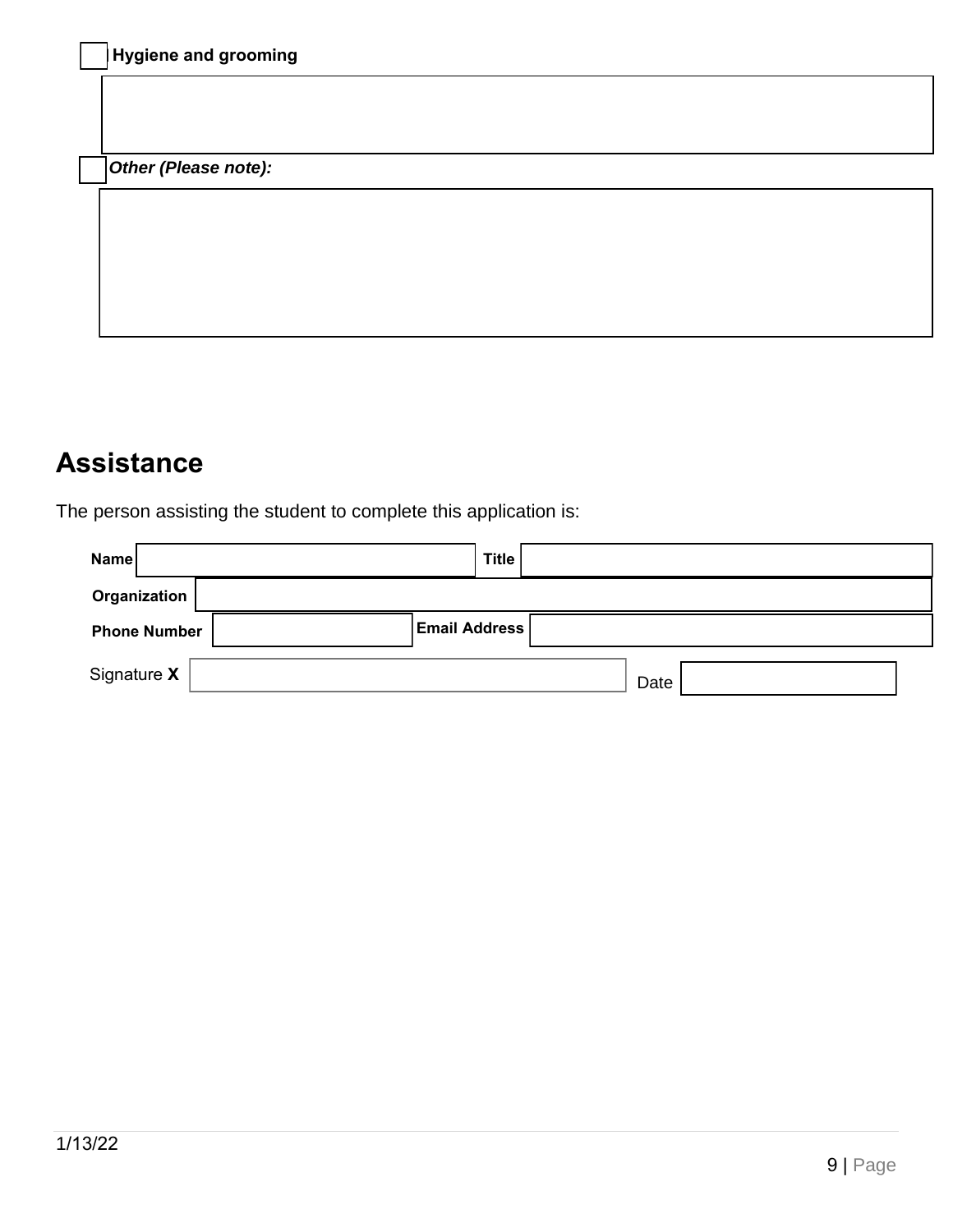#### **Final acceptance is contingent upon the completion of the following during summer 2022:**

| Shot/Immunization Record (TB, Measles, Mumps, Rubella, Chicken Pox, Hepatitis B,<br>Influenza and any other shots required by Host Site) |
|------------------------------------------------------------------------------------------------------------------------------------------|
| <b>Background/Criminal Check</b>                                                                                                         |
| Drug Screen                                                                                                                              |
| Monmouth Medical Center Occupational Health Clearance                                                                                    |
| Signed IPE (Individual Plan for Employment) through DVRS                                                                                 |
| Contact with DDD representative to establish an individual budget                                                                        |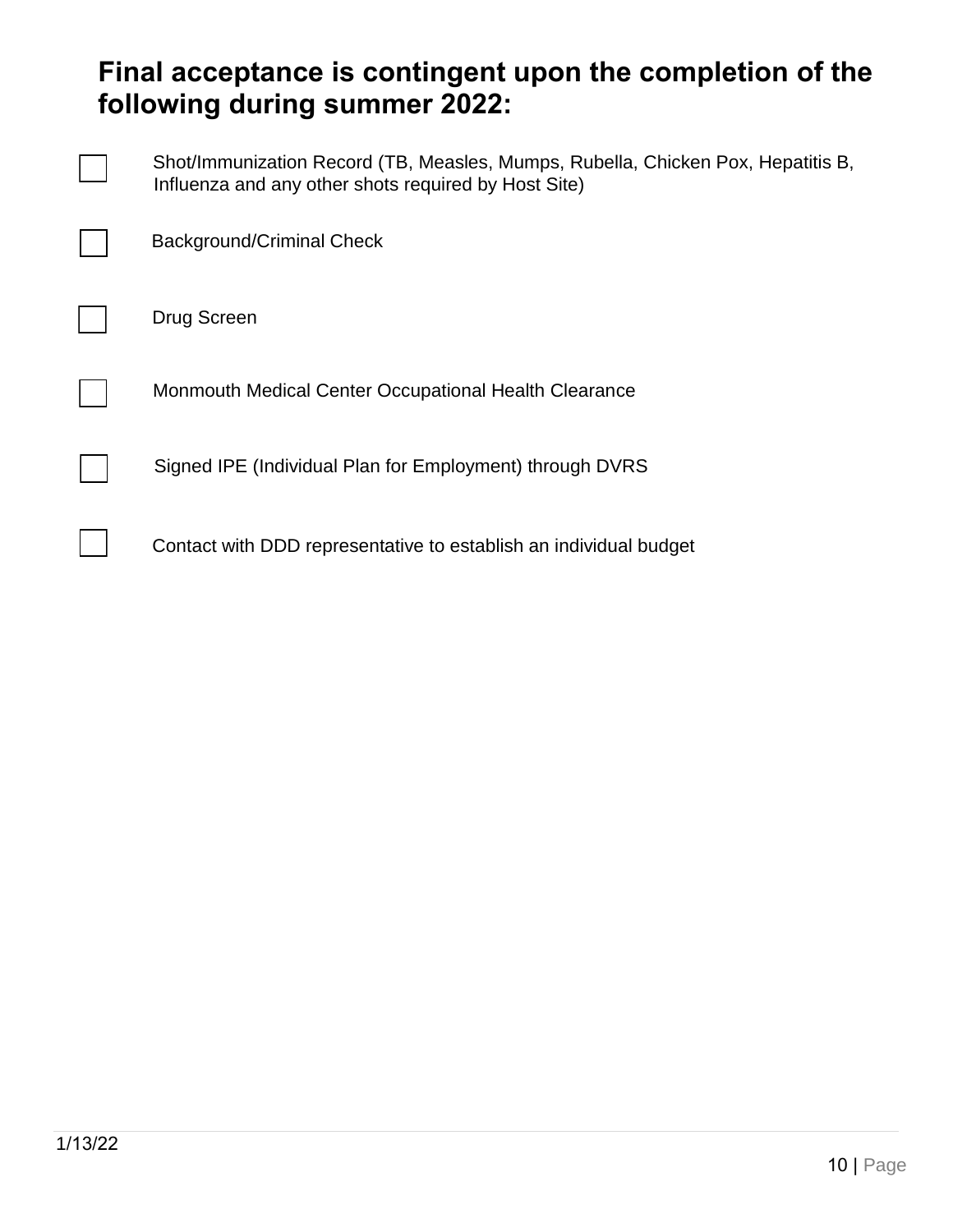#### **Project SEARCH Intern Commitment Agreement**

#### *\*The student will be asked to sign this upon acceptance into the program at the IEP meeting.*

#### **Read the student contract below and sign and date.**

I,  $\vert$  ,  $\vert$  ,  $\vert$  ,  $\vert$  am accepted into the Project SEARCH program and must abide by the following terms and conditions:

- I will complete travel training as part of the Orientation during the summer of 2022.
- I will complete at least three unpaid job internships at Monmouth Medical Center.
- I will attend the program every day from **8:00 am- 3:00 pm** (*subject to change*), Monday through Friday.
- I will dress appropriately and wear required attire.
- I will call my instructor and departmental supervisors when I am absent or tardy.
- I will make up any assignments missed due to excused absences.
- I will follow all the rules established by the program at Monmouth Medical Center.
- I will attend regularly scheduled meetings with my rehabilitation counselor, parents, teachers, and business staff.
- I will be an active participant and communicate any issues at our monthly meetings.
- I will actively pursue employment.
- I understand that while completing my internship at Monmouth Medical Center, it is expected that I will receive an influenza vaccination.

I have read the above terms and conditions and agree to accept my placement in the Monmouth Medical Center Project SEARCH program. I understand that I may be asked to leave Monmouth Medical Project SEARCH if I fail to follow the terms and conditions.

| Intern Signature $\mathbf{x}$          | Datel |  |
|----------------------------------------|-------|--|
| Parent/Guardian Signature $\mathbf{X}$ | Datel |  |
|                                        |       |  |